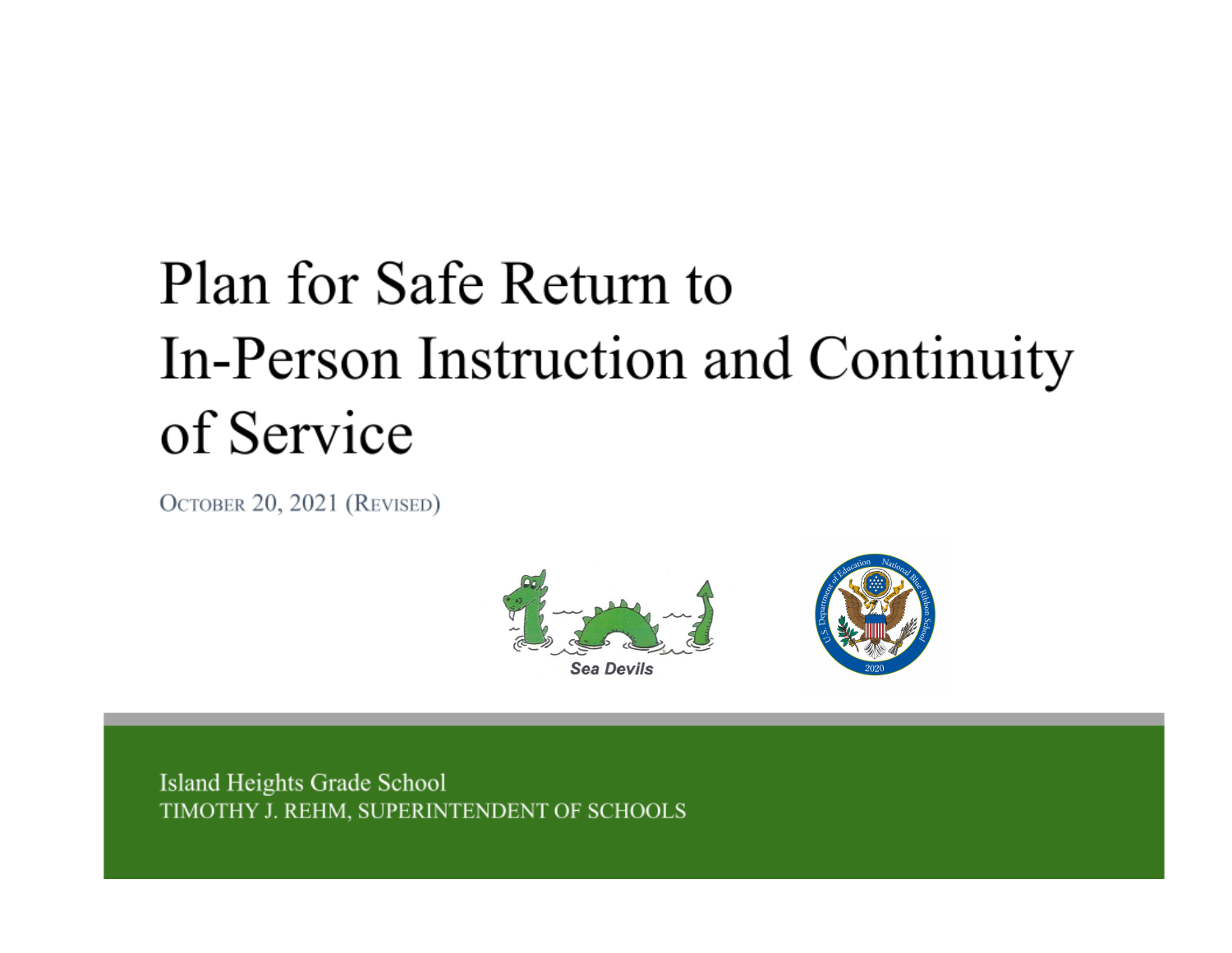# **LEA Plan for Safe Return to In-Person Instruction and Continuity of Services**

**LEA Name: Island Heights Grade School**

**Date: 08/11/2021 Date Revised (08/11/2021):**

# **1. Maintaining Health and Safety**

**For each mitigation strategy listed below (A–H), please describe how the LEA will maintain the health and safety of students, educators, and other staff and the extent to which it has adopted policies, and a description of any such policies, on each of the following safety recommendations established by the CDC.**

#### **A. Universal and correct wearing of masks (Revised from original draft):**

Effective August 9, 2021 by Executive Order #251 all public, private and parochial schools must maintain a policy regarding mandatory use of face masks by staff, students, and visitors in the indoor portion of the school district premises, except in the following circumstances:

- a. When doing so would inhibit the individuals' health, such as when the individual is exposed to extreme heat indoors;
- b. When the individual has trouble breathing, is unconscious,incapacitated, or otherwise unable to remove a face mask without assistance;
- c. When a student's documented medical condition or disability, as reflected in an Individualized Education Program (IEP) or Educational Plan pursuant to Section 504 of the Rehabilitation Act of 1973, precludes use of face mask;
- d. When the individual is under 2 years old;
- e. When the individual is engaged in activity that cannot physically be performed while wearing a mask, such as eating or drinking, or playing a musical instrument that would be obstructed by a face mask;
- f. When the individual is engaged in high-intensity physical activities during a physical education class in a well-ventilated location and able to maintain a physical distance of six feet from all other individuals: or
- g. When wearing a mask creates an unsafe condition in which to operate an unsafe condition in which to operate equipment or execute a task.

### **B. Physical distancing (e.g., including use of cohorts/podding)**

Every effort will be made to maintain proper physical distancing at the designated entrances. The IHGS will provide signage, hallway guides, and physical reminders to maintain proper distance during arrival, hallway passing times, use of common areas, and common dismissal times.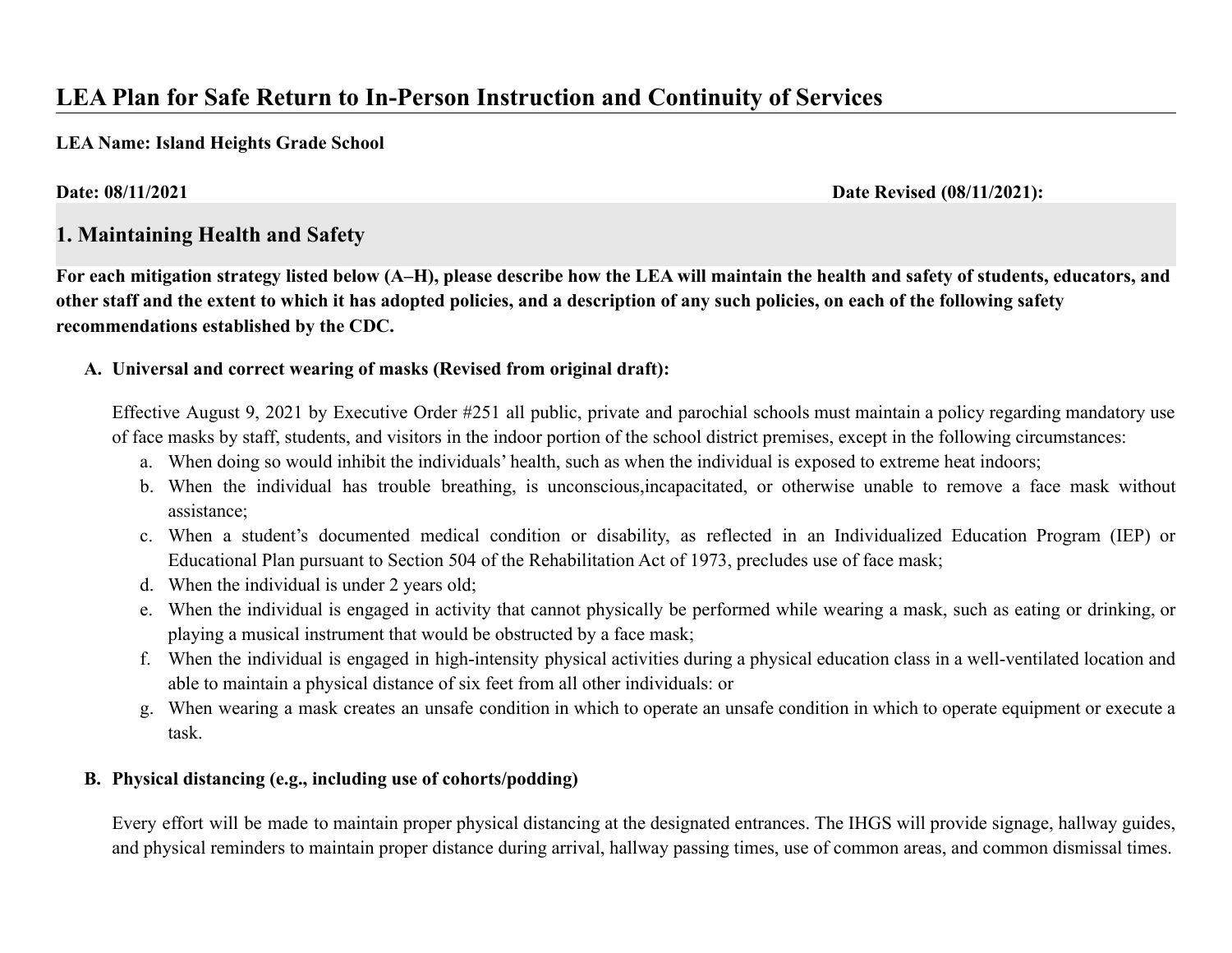Protocols may include, but are not limited to the following: appropriate signage on walls, classrooms, cafeteria, large instruction room and all related service rooms.

The IHGS will continue to use all of the entrances and exits utilized in the 2020-21 school year. K and 1- Simpson Avenue gate and classroom entrances off of blacktop; 2-3-4 3rd grade door on the far left side of the building; and 5-6 Main Entrance. Dismissal will be implemented using the same exits.

Normal lunch period will be implemented from 11:35am to 12:15pm. Students will be assigned seating in the event of the need to contact trace for any positive cases. We will try to seat students from the same cohort next to the same students seated next to in the classroom.

Students and staff with symptoms related to COVID-19 must be safely and respectfully isolated from others. School officials will follow current Communicable Disease Service guidance for illness reporting.

#### **C. Handwashing and respiratory etiquette**

The IHGS promotes behaviors that reduce the spread of COVID-19 such as encouraging staff and students to stay home when appropriate; encouraging the practice of hand hygiene and respiratory etiquette; requiring the use of face coverings; and signs and messages in and around school buildings. The district maintains hand sanitizing stations with alcohol-based hand sanitizers (at least 60% alcohol) in each classroom (for staff and older children who can safely use hand sanitizer), at entrances and exits of buildings and near lunchrooms and toilets. Children ages five and younger should be supervised when using hand sanitizer. For classrooms that have existing handwashing stations, stations are prepared with soap, water, and alcohol-based hand sanitizers (at least 60% alcohol).

Students are required to wash hands for at least twenty seconds or use our hand sanitizing stations at regular intervals during the school day and always before eating, after using the bathroom, and after blowing their nose, coughing, and/or sneezing. Individuals must wash their hands after removing their gloves or after directly handling used food service items. Individuals always wash hands immediately after outdoor playtime.

The IHGS will continue to use our 2020-2021 school bathroom procedures which allows only one (1) student in the bathroom at a time. Stop and Go signs are used to signal the next user.

All applicable social distancing requirements and hygiene protocols apply to any club and extra curricular activities. Depending on the mixture of school cohorts, mask maybe required to be worn during these activities.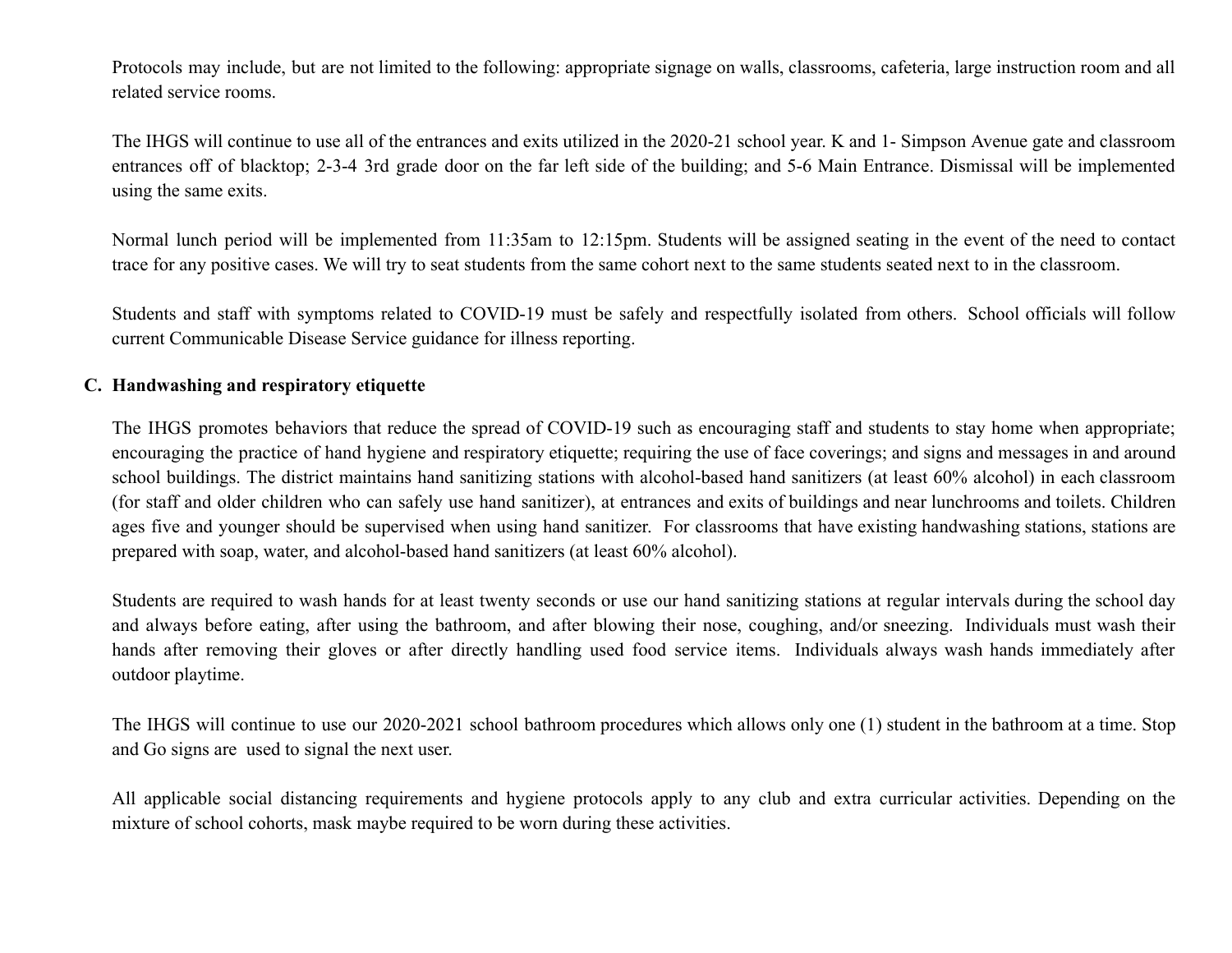#### **D. Cleaning and maintaining healthy facilities, including improving ventilation**

Classroom doors and office areas will encourage active air circulation through mechanical ventilation, open windows and doors and heating and cooling devices, as applicable and appropriate. Air filters throughout the district are MERV rated and replaced several times annually on an established schedule.

The district's cleaning protocols include cleaning/disinfecting schedules, targeted areas to be cleaned, and methods and materials to be used including:

- o A schedule for increased routine cleaning and disinfection.
- o Routinely cleaning and disinfecting surfaces and objects that are frequently touched. This may include cleaning objects/surfaces not ordinarily cleaned daily (e.g. door knobs, light switches, classroom sink handles, countertops).
- o Examples of frequently touched areas in schools are:

Classroom desks and chairs; Lunchroom tables and chairs; Door handles and push plates; Handrails; Kitchens and bathrooms; Light switches; Handles on equipment (e.g. athletic equipment); Buttons on elevator; Shared telephones; Shared desktops; Shared computer keyboards and mice; Drinking fountains

#### **E. Contact tracing in combination with isolation and quarantine, in collaboration with the State, local, territorial departments**

Contact tracing will be conducted for close contacts of laboratory confirmed or probable COVID-19 patients.Testing will be recommended for all close contacts of confirmed or probable COVID-19 patients. Those contacts who test positive (symptomatic or asymptomatic) will be m anaged as a confirmed COVID-19 case. Contact tracing for the IHGS will be led by the school nurse and administrative team in consultation with the Ocean County Department of Health.

#### **F. Diagnostic and screening testing**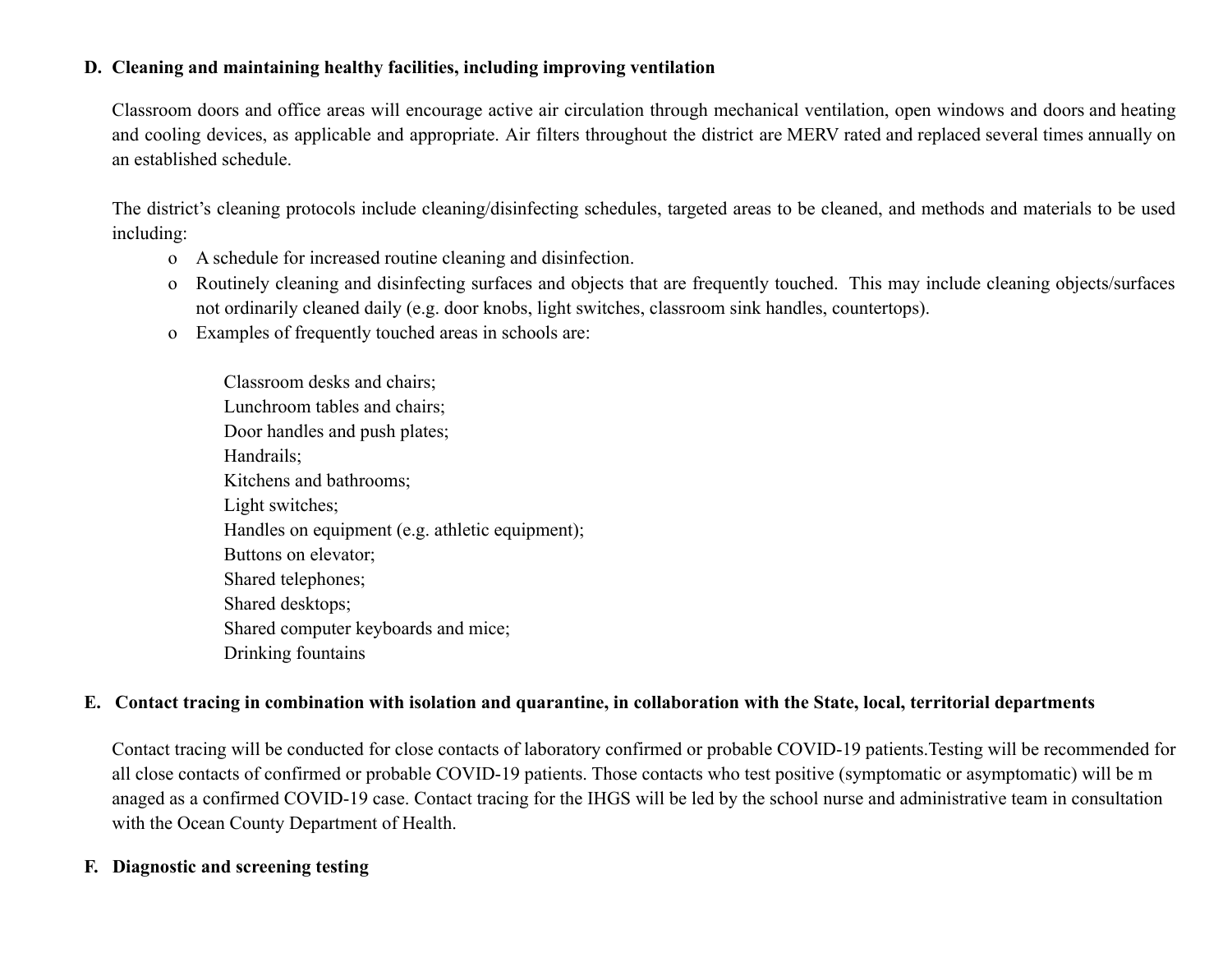Staff and students will be required to **self-screen** prior to their arrival at school.

- o Staff must visually check students for symptoms upon arrival (which may include temperature checks) and/or confirm with families that students are free of COVID-19 symptoms.
- o Health checks must be conducted safely and respectfully, and in accordance with any applicable privacy laws and regulations.
- o Results must be documented when signs/symptoms of COVID-19 are observed.

Any screening policy/protocol must take into account students with disabilities and accommodations that may be needed in the screening process for those students.

#### **G. Efforts to provide vaccinations to educators, other staff, and students, if eligible**

The district has worked cooperatively with the Ocean County Health Department to facilitate vaccination for all staff members in pursuit of vaccination. The district will share information regarding how to receive a vaccination for students and community members as vaccines become certified for use in younger students.

#### **H. Appropriate accommodations for children with disabilities with respect to the health and safety policies**

Reasonable accommodations will be provided for individuals that the CDC identifies as having a higher risk for severe illness from COVID-19, including older adults (aged 65 years and older) and individuals with disabilities or serious underlying medical conditions, which may include:

- o Chronic lung disease or asthma (moderate to severe);
- o Serious heart conditions;
- o Immunocompromised;
- o Severe obesity (body mass index, or BMI, of 40 or higher);
- o Diabetes;
- o Chronic kidney disease undergoing dialysis;
- o Liver disease;
- o Medically fragile students with Individualized Education Programs (IEPs);
- o Students with complex disabilities with IEPs; or
- o Students who require accommodations under a Plan in accordance with the Section 504 of the Rehabilitation Act of 1973 (504 Plan).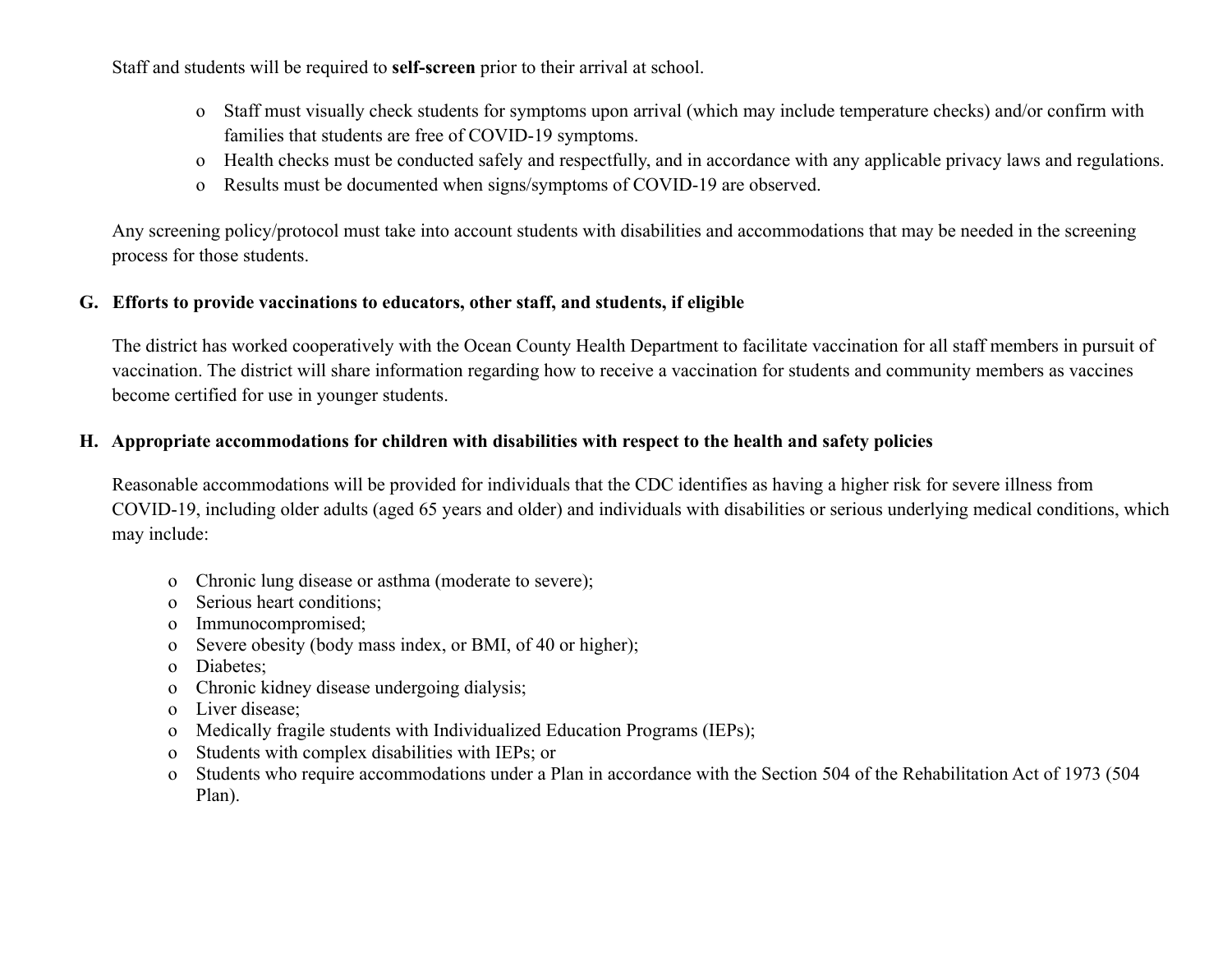Enforcing the use of face coverings may be impractical for young children or individuals with disabilities. Accommodations for students who are unable to wear a face covering should be addressed according to that student's particular need and in accordance with all applicable laws and regulations.

Any screening policy/protocol takes into account students with disabilities and accommodations that may be needed in the screening process for those students.

# **2. Ensuring Continuity of Services**

A. Describe how the LEA will ensure continuity of services, including but not limited to services to address students' academic needs and students' and staff's social, emotional, mental health, and other needs, which may include student health and food services.

#### Academic, Social, and Behavioral Supports

- o Social Emotional Learning (SEL) and School Culture and Climate. SEL will be critical in re-engaging students, supporting adults, rebuilding relationships, and creating a foundation for academic learning. An expansion of existing social emotional learning supports is being developed to support staff and students.
- o Multi-Tiered Systems of Support (MTSS). MTSS is a systematic approach to prevention, intervention, and enrichment in grades K through six for academics and behavior that offers educators and families a mechanism to identify individual students who need extra support. A system of supports that builds upon existing I&RS practices is being utilized.
- o Wraparound Supports. Wraparound services differ from traditional school-based services in their comprehensive approach to addressing the academic, behavioral, and social-emotional needs of students with interventions both inside and outside of the school environment. A team is in place at each school building to provide additional supports and to students and families and connect them with local resources
- o School lunch will continue to be served to those students who qualify for Free and Reduced Lunch effective on September 7, 2021.
- B. Quarantine or Isolatiom for Covid-19 Related Reason

#### **Ensuring Continuity of Educational Services**

Students who must quarantine or isolate for COVID-19 related reasons will receive remote instruction aligned to in-person teaching and learning to the greatest extent possible. The district has purchased wi-fi hot spots and will work with internet providers to provide additional avenues for internet connectivity for families in need of assistance.

The district has provided a Chromebook and a charging cord to all students and will continue to assess needs with instruction and the deployment of technology. Considerations and procedures include: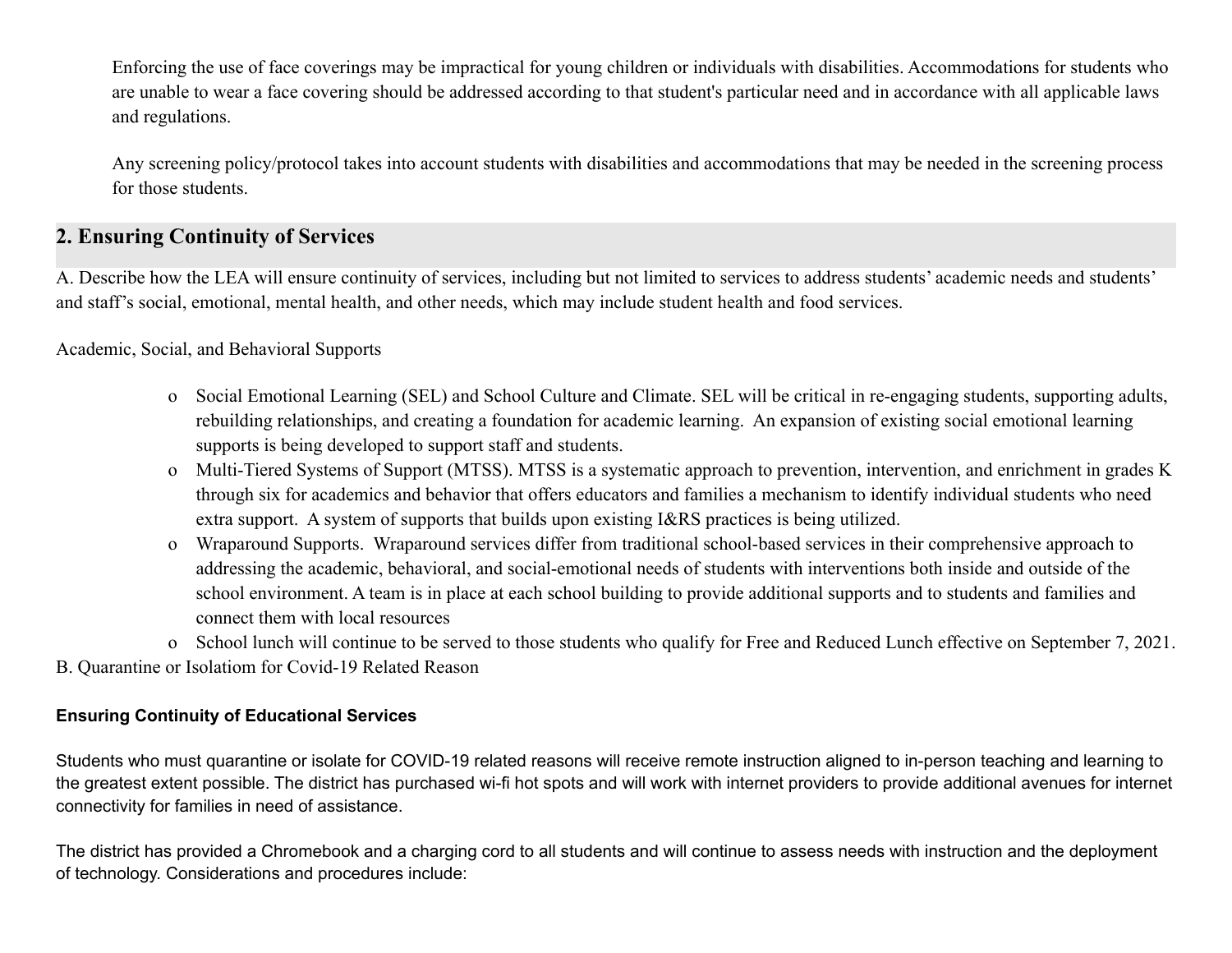- Classroom assignments and activities will be posted to Google Classroom.
- Those students who must isolate or quarantine due to a COVID-19 related matter will receive a Google Meet link from their teachers(s) within one school day. Synchronous instruction will occur at designated times throughout the day and noted below.

# **Student Virtual Instruction Plan**

**\*\****Only Available Due to Quarantines\*\**

|                                                                                                                                                                                                                                                                                                | <b>Island Heights School District Grades K-6</b>                                                                                                                                                                                                                                                                                                                                                                                        |                                                                                                                                                                                                                                                                                                                         |
|------------------------------------------------------------------------------------------------------------------------------------------------------------------------------------------------------------------------------------------------------------------------------------------------|-----------------------------------------------------------------------------------------------------------------------------------------------------------------------------------------------------------------------------------------------------------------------------------------------------------------------------------------------------------------------------------------------------------------------------------------|-------------------------------------------------------------------------------------------------------------------------------------------------------------------------------------------------------------------------------------------------------------------------------------------------------------------------|
| Quarantine<br><b>Type</b>                                                                                                                                                                                                                                                                      | <b>Synchronous</b><br><b>Instruction</b>                                                                                                                                                                                                                                                                                                                                                                                                | <b>Asynchronous Instruction</b>                                                                                                                                                                                                                                                                                         |
| <b>Student(s) Quarantine</b><br>The student will transition from<br>in-person instruction to virtual<br>learning.<br><b>Example:</b><br>A Student is required to quarantine<br>due to exposure outside of school.                                                                              | Synchronous (Live) teacher<br>check-ins will occur at<br>designated times during the day.<br>The schedule will be shared<br>with families for their students<br>to attend live check-ins.                                                                                                                                                                                                                                               | Asynchronous work will be posted on<br>Google Classroom for students to<br>complete at home. Students will view<br>videos and complete assignments, as<br>assigned. They may be asked to work in<br>web-based programs to practice<br>academic skills and/or complete<br>assessments.                                   |
| <b>Student(s) Quarantine with</b><br><b>Special Needs</b><br>(individual/class/school)<br>The student will transition from<br>in-person instruction to virtual<br>learning.<br><b>Example:</b><br>A Student is required to quarantine<br>due to exposure outside of school<br>and has and IEP. | Student's IEP will be followed.<br>Synchronous (Live) teacher<br>check-ins will occur at<br>designated times during the day.<br>The schedule will be shared<br>with families for their students<br>to attend live check-ins.<br>Multiple Teachers may contact<br>families for check-in to<br>accommodate student's IEP.<br>Outside services will held<br>virtually at a designated time<br>communicated with the<br>student's families. | Student's IEP will be followed.<br>Synchronous work will be posted on<br>Google Classroom for students to<br>complete at home. Students will view<br>videos and complete assignments, as<br>assigned. They may be asked to work in<br>web-based programs to practice<br>academic skills and/or complete<br>assessments. |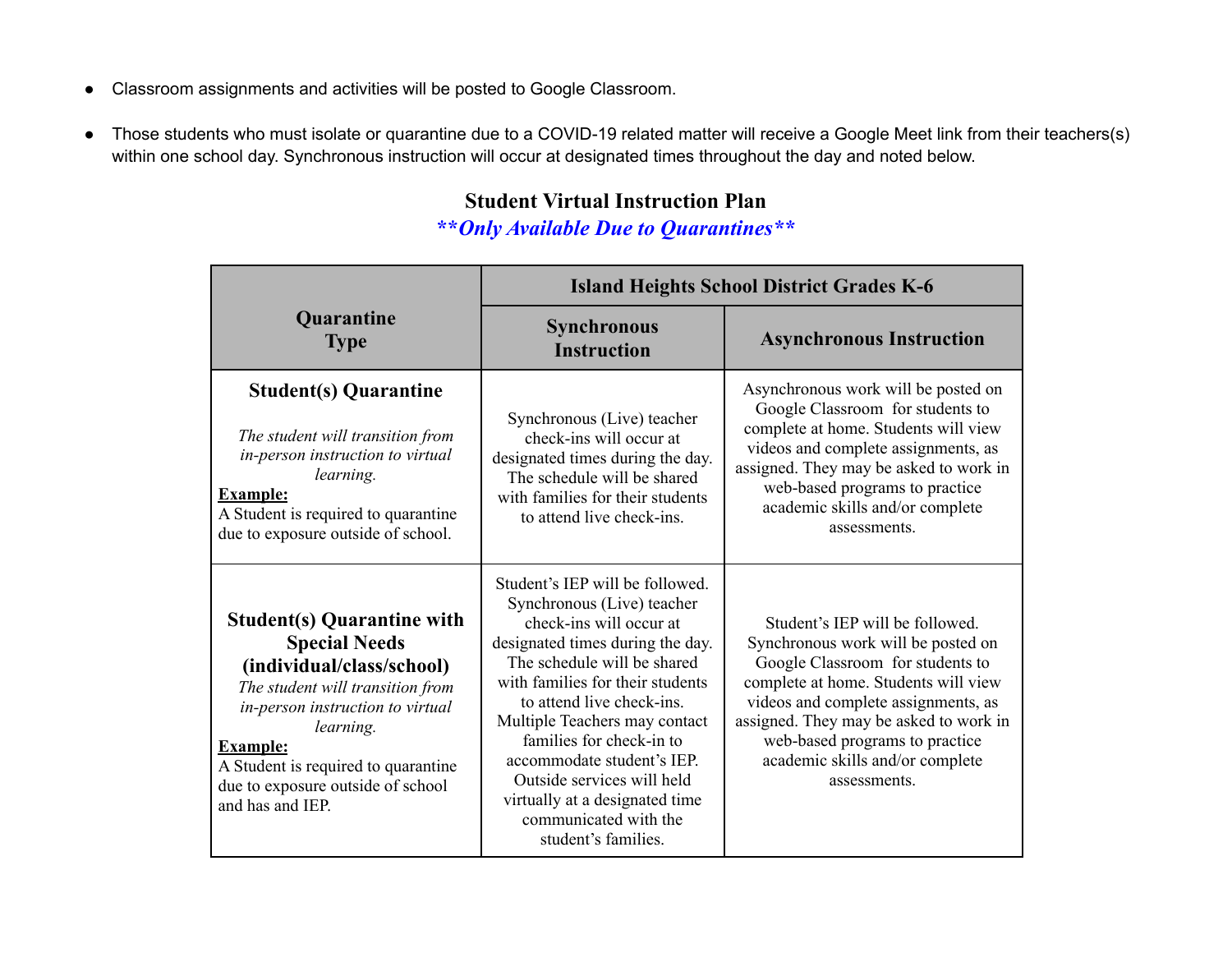| <b>Class Quarantine</b><br>The class will transition from<br>in-person instruction to virtual<br>learning.<br><b>Example:</b><br>An entire class must quarantine due<br>to exposure.                  | Synchronous (Live) Instruction<br>will occur at designated times<br>during the day. The schedule<br>will be shared with families for<br>their students to attend live<br>instruction. This includes<br>small-group instruction. | Asynchronous activities will be posted<br>on Google Classroom for students and<br>families to view and participate in at<br>home in coordination with the<br>synchronous instruction plan.                                                                                            |
|-------------------------------------------------------------------------------------------------------------------------------------------------------------------------------------------------------|---------------------------------------------------------------------------------------------------------------------------------------------------------------------------------------------------------------------------------|---------------------------------------------------------------------------------------------------------------------------------------------------------------------------------------------------------------------------------------------------------------------------------------|
| <b>School Quarantine</b><br>The school will transition from<br>in-person instruction to virtual<br>learning.<br><b>Example:</b><br>An entire school must quarantine<br>due to risk-level or outbreak. | Synchronous (Live) Instruction<br>will occur at designated times<br>during the day. The schedule<br>will be shared with families for<br>their students to attend live<br>instruction.                                           | Asynchronous work will be posted on<br>Google Classroom for students to<br>complete at home. Students will view<br>videos and complete assignments, as<br>assigned. They may be asked to work in<br>web-based programs to practice<br>academic skills and/or complete<br>assessments. |

● In the event that a classroom, school, or district needs to move to a complete remote learning environment, instruction will be no less than 4 hours, excluding lunch and recess. All students will receive a Google Meet link prior to the remote session.

#### **Safe Delivery of Meals to Students**

For the 2021-2022 school year, the Island Heights School District will still offer Free/Reduced lunch to those families who qualify.

Meal distribution for students who must quarantine or isolate for COVID-19 related reasons are as follows:

- For students who must isolate or quarantine due to an in-school COVID-19 related matter please contact food services at 732-929-1222 to arrange a pickup time.
- In the event that Island Heights School District needs to move to fully remote instruction, pickup and delivery of meals would take place in the gym on Monday & Thursday between the hours of 11:00-11:30AM.
- If a parent/guardian cannot pick up meals at the time noted above (due to quarantine, isolation, work schedule, and/or transportation issues), they should call 732-929-1222.